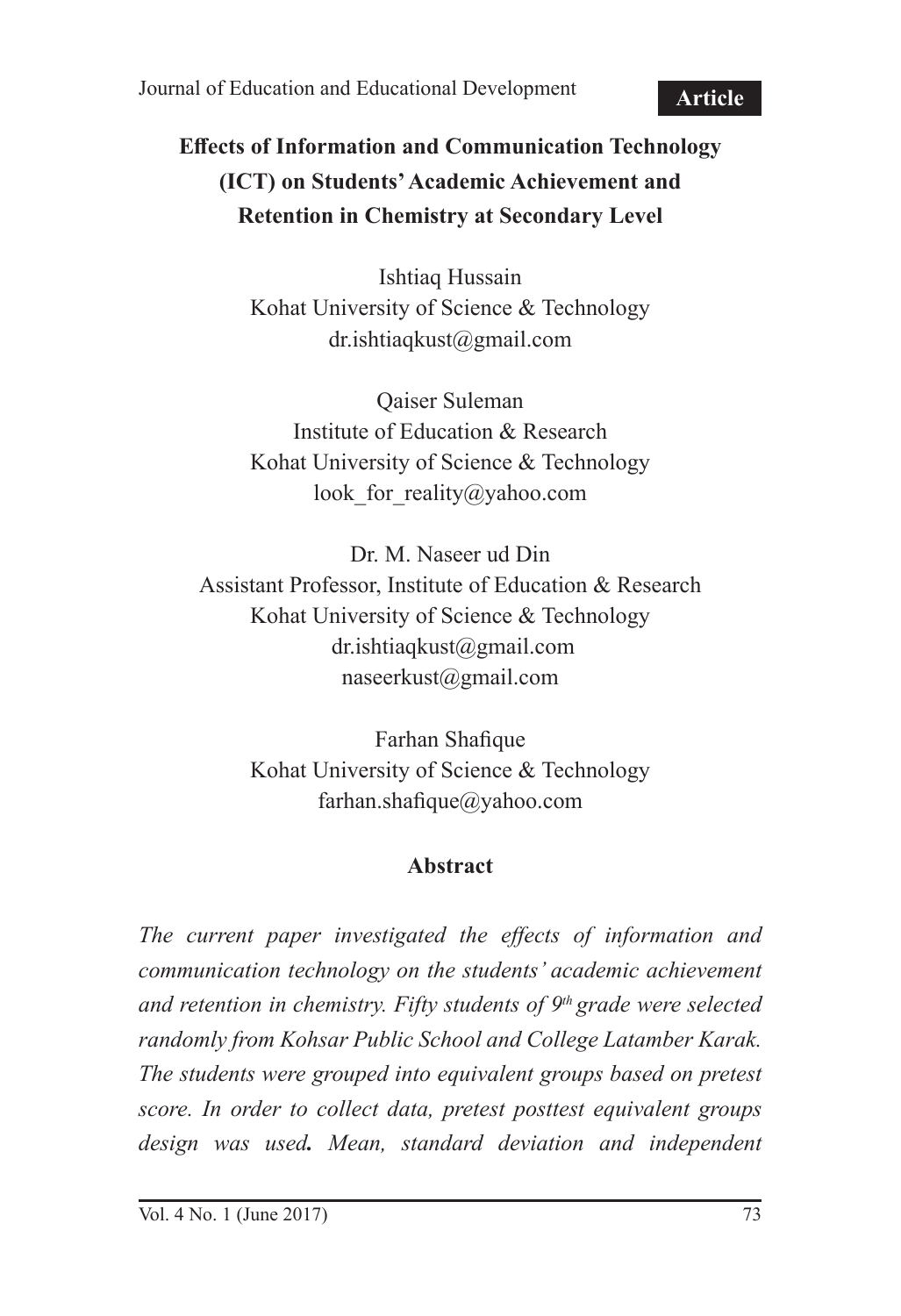*samples t-test were applied through SPSS for data analysis. Based on statistical analysis, it came to light that information and communication technology positively affects students' academic achievement and retention and ICT was found more compelling, effective and valuable in teaching of chemistry when contrasted with conventional techniques of teaching. It is recommended that information and communication technology should be used in teaching chemistry for enhancing students' academic achievement at secondary level.*

**Keywords:** academic achievement, chemistry, Information and Communication Technology (ICT), retention, secondary level

## **Introduction**

Information and technology has a major role to play in forming the new worldwide economy to deliver fast changes in the society. Within the previous decade, ICT has advanced and changed at such a speed, that developing countries have not been able to catch up with the revolution and have been left behind and thus lag in their communication with the developed countries. ICT acts as the foundation stone of the contemporary world; thus, understanding this technology and its fundamental concepts is considered as part of the core of education (UNESCO, 2002). Technology has the potential to renovate the ways of instruction, where and how learning occurs and the roles of students and educators in the instructional process (UNESCO, 2002a). ICT is transforming procedures of instructional process by contributing components of strength to learning situations involving virtual environment. It is an effective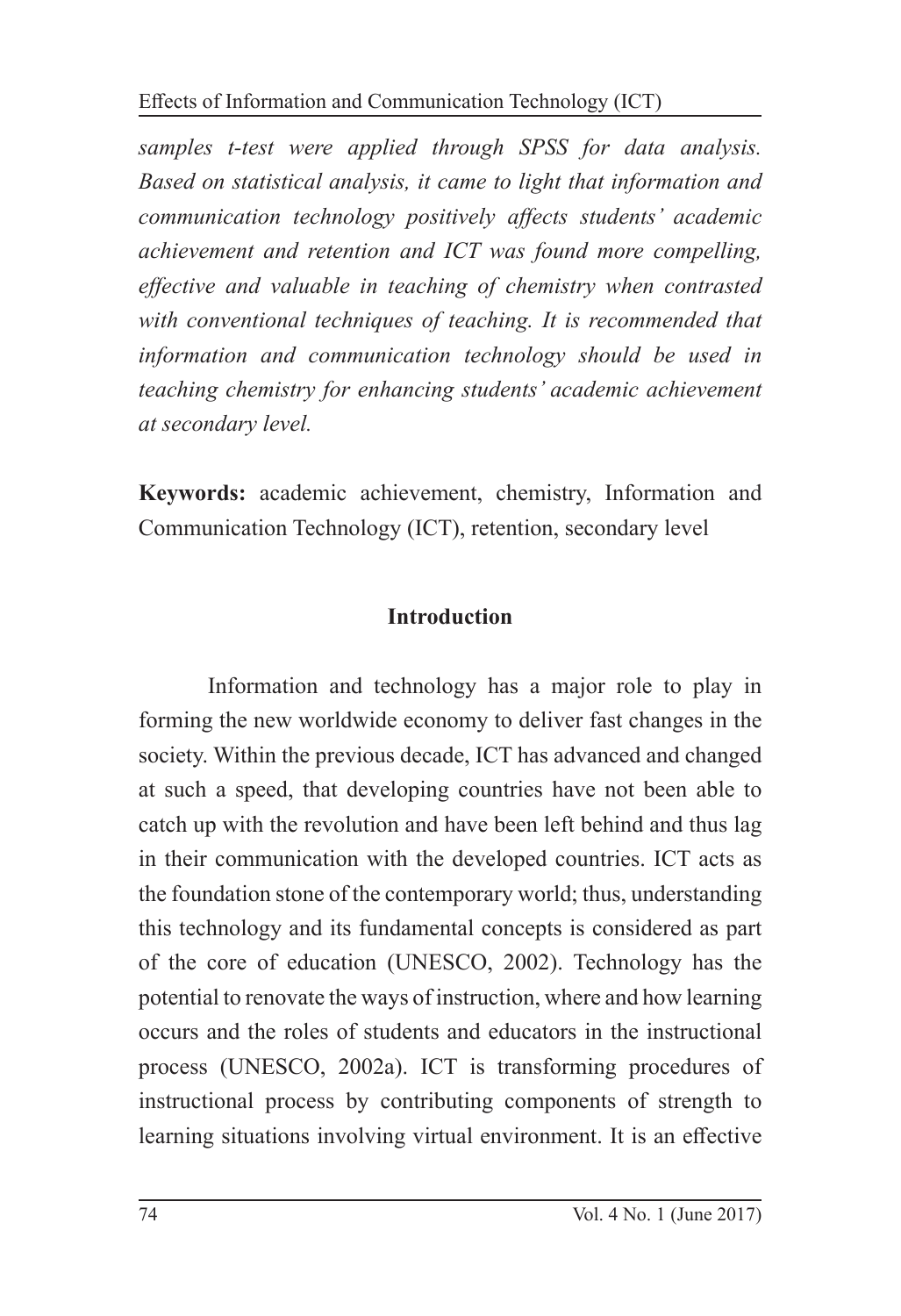and influential instrument for providing educational opportunities; thus, it is difficult to envision future learning situations that are not bolstered by information and communication technology.

Educational institutions may utilize ICT to enrich the students with skills and knowledge for the 21<sup>st</sup> century (Andoh, 2012), such that it can add to worldwide accessibility to education, educational equality, broadcasting of quality teaching learning programs, educators' professional growth and to help in obtaining a more effective educational management. Hence, accessibility, inclusion and standard being the key issues of education, can be comfortably addressed through ICT. ICT improves the standard of education by encouraging learning through ongoing discussion, delayed time discussion, directed instruction, self-learning, critical thinking, data seeking and analysis (Yuen, Law & Wong, 2003). Utilization of ICT can enhance outcomes, instruction, administration and create important abilities in the underprivileged groups (Sharma, 2003), and at the same time influence educational instruction and research process (Yusuf, 2005).

In classroom teaching and learning process, the use of ICT is imperative as it gives chance to the instructors and learners to operate, store, control and retrieve data other than to promote selfregulated and active learning (Ali, Haolader & Muhammad, 2013). ICT-based learning includes an expanded propensity towards collaborative learning among learners and instructors, not just in a specific classroom. This kind of collaboration is in contrast to the conventional learning environment, for example, distance learning inspires educators and learners to engage in learning even after school time (Ali, Haolader & Muhammad, 2013). The system helps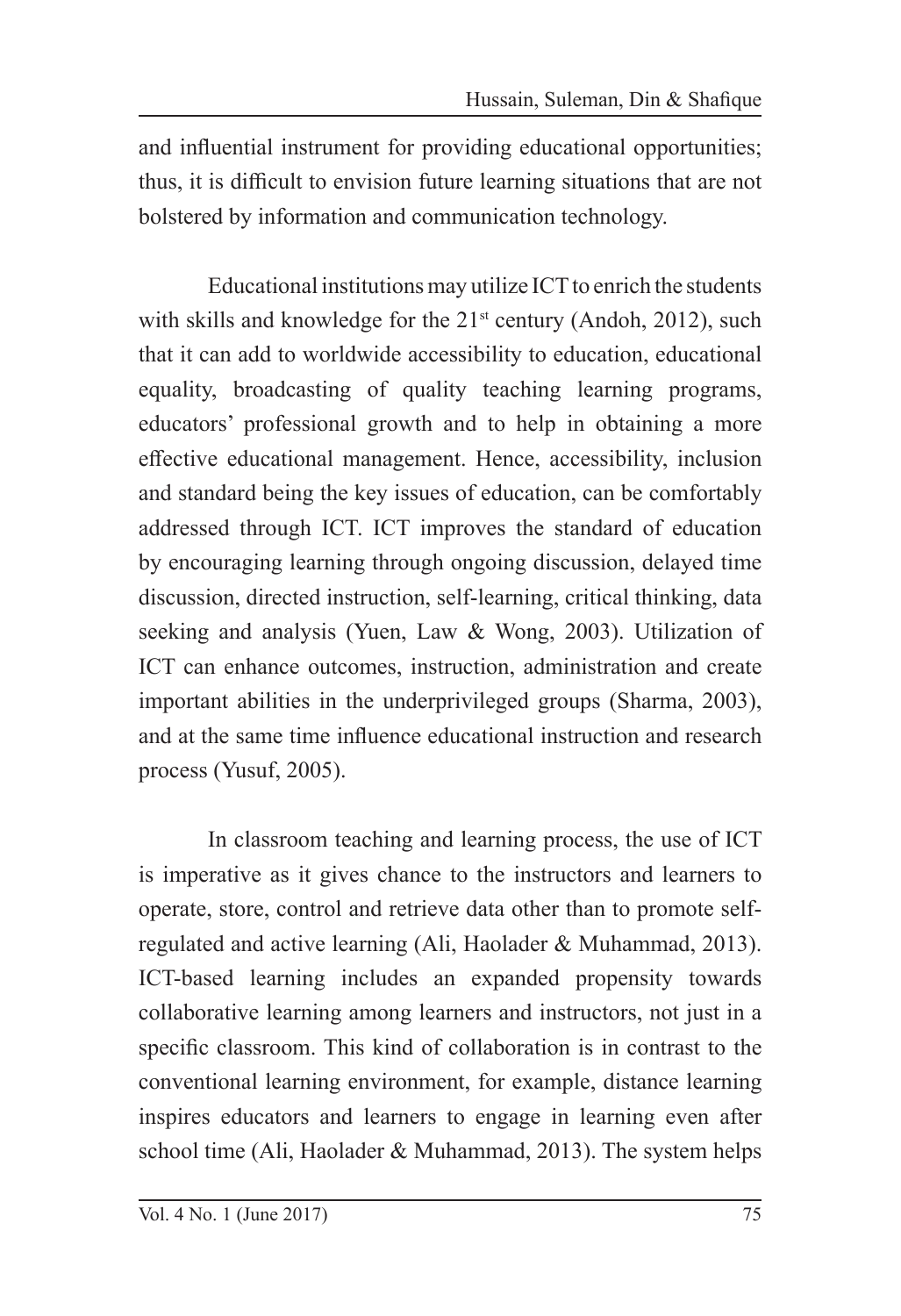instructors to plan and prepare lessons and design materials such as course content (Ali, Haolader & Muhammad, 2013).The rapid development of this system has prompted a revolution in learning as new technological advancement in education has involved the re-examination of new techniques and instruments in instructional process.

Computers and the Internet have been touted as potentially capable means to empower the users for educational changes and improvement, by utilizing various information and resources and reviewing information from different points of view; hence, cultivating the authenticity and actuality of learning situations (Tinio, 2003). ICT helps to make complicated things simple to comprehend by simulations that once more add to real learning situations. Hence, ICT may act as a facilitator of dynamic learning and higher order thinking (Alexander, 1999).

To enhance the academic performance of students, there is a need to turn from conventional teaching methods to modern teaching methods. Computer Assisted Instruction (CAI) is space and time independent making it convenient for students to go through the program either at home or on a school computer. This encourages interactivity, which individualizes content for each learner based on their needs and it provides formative feedback to multiple choice questions. CAI enhances learning rate where the learners are able to learn more materials given the same amount of time as compared to conventionally taught learners. Moreover, students receiving instructions through ICT retain learning better (Cotton, 2001). The issue of low achievement among the learners has been tormenting the instructive framework right from the elementary classes to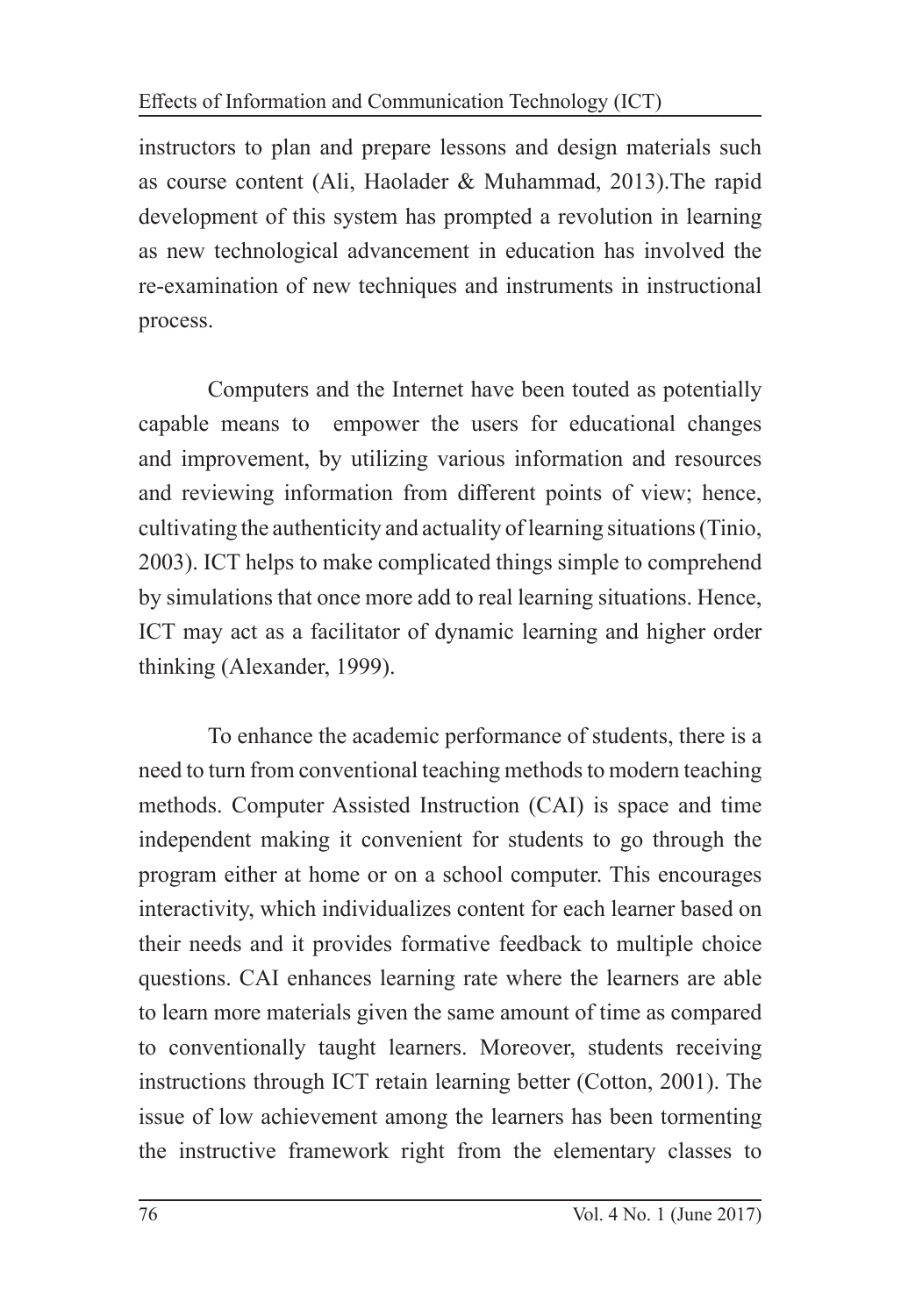university level. This issue wastes human potential and facilities for education. The findings of the study will confirm the effectiveness of ICTs in teaching of chemistry and also predict that ICT based instruction is better than conventional teaching approach. In addition to enhanced achievement scores, the findings of the study will boost the interest and retention of the students in chemistry.

## **Literature review**

ICT is an augmented term for information technology (IT) which accentuates on the role of integrated communications (Murray, 2011) and the integration of telecommunications (telephone lines and wireless signals), computers and other necessary enterprise software (Foldoc, 2008). Singh (2013) defines ICT as a collection of technical devices and resources which are used to transmit, store and manage information; however, the utilization of ICT in the instructive process has been partitioned into two general classifications: ICT for education and ICT in education. ICT for education suggests the development of ICT particularly for teaching and learning purposes and ICT in education includes the adoption of general parts of ICT in the instructional process (Okoro & Ekpo, 2016).

## **ICT in education**

The emergence of ICT has transformed the existence and activities of contemporary man particularly in the setting of globalization (Evey, Emmanuael, Joseph, Denis & Asinde, 2010). In recent times, there has been and extraordinary advocacy both nationally and internationally for the use of ICT in instructional and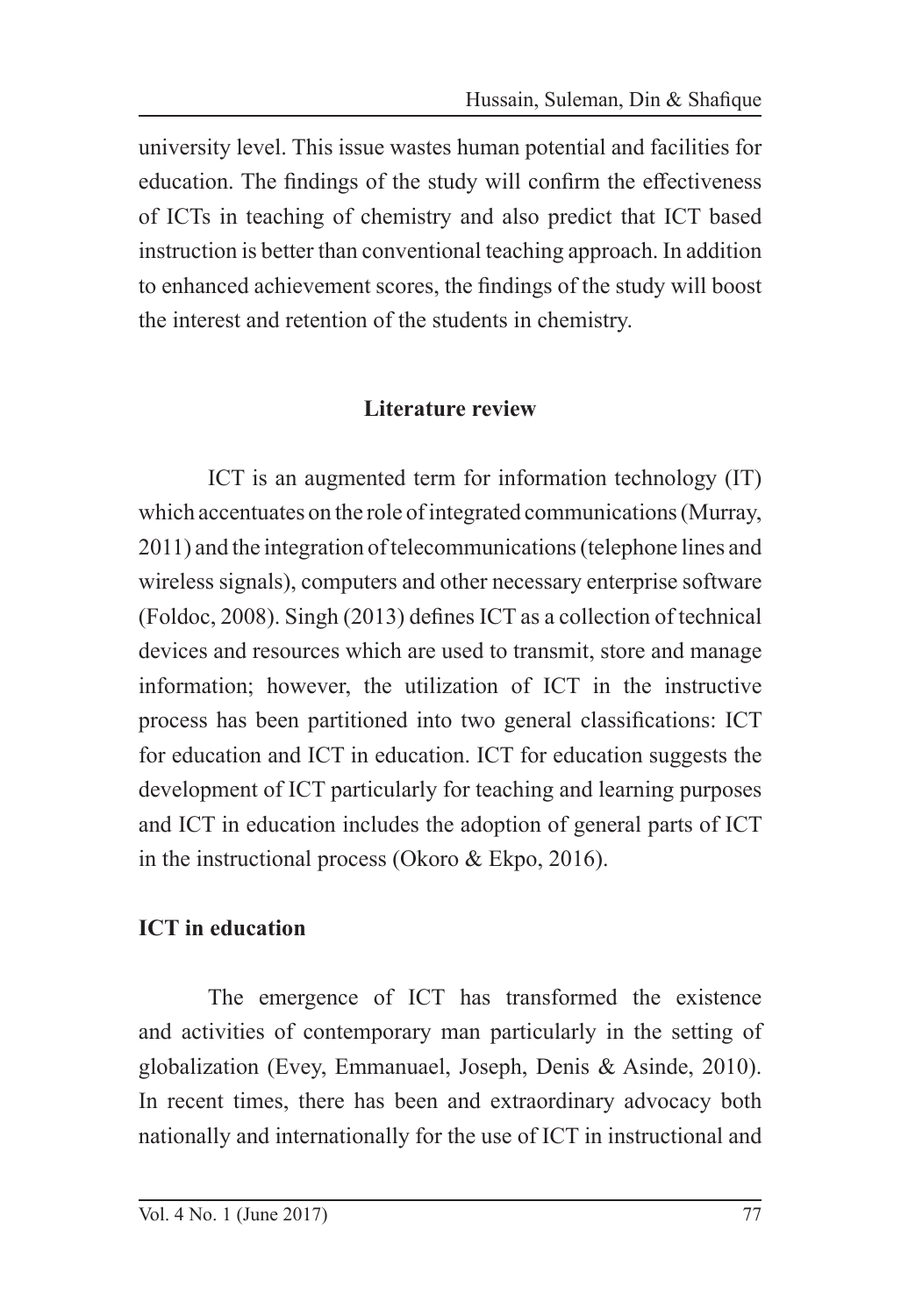learning process (Okoro & Ekpo, 2016). The educational field has been influenced by ICT, which has explicitly influenced instructional process and research. Davis and Tearle, 1999 (as cited in Yusuf, 2005) believe that ICT has the strength to speed up, improve and extend aptitude reforms as it has the capacity to boost teaching by inspiring and engaging learners, and help schools reform by assisting schools in understanding financial and functional practices. Ashley (2016) reiterates that technology helps educators in preparing students for the real world setting and stresses that as our countries turn out to be progressively more technology dependent, it becomes significantly more essential that to be good citizens, students must figure out how to be well informed about ICT**.** The utilization of ICT in teaching is a pertinent and practical method for providing education to learners that will enrich them with the required abilities with regards to the world of work.

It offers a totally new and advanced learning environment for learners; consequently they acquire various aptitude sets in order to be fruitful and successful. Critical thinking, research and appraisal aptitudes are developing significantly as learners have expanding dimensions of information from a number of sources to deal with. The incorporation of ICT in instructional process is believed as a medium in which a number of methodologies and pedagogical theories might be implemented; however, ICT as a teaching aid is more difficult and multifaceted as it needs positive attitude from the educators (Salehi & Salehi, 2012).

# **ICT in schools**

ICT in schools gives a chance to instructors to change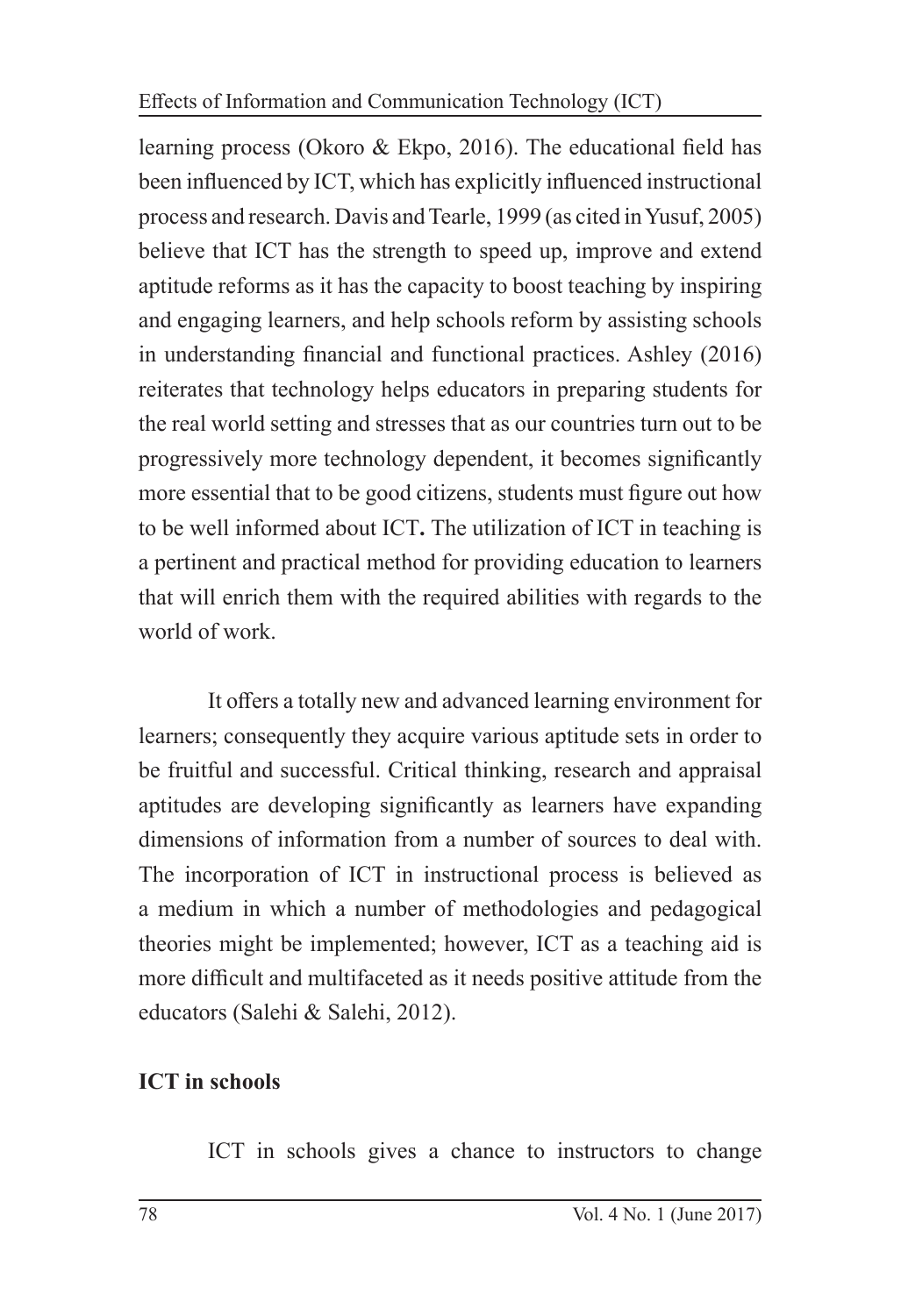their practices by furnishing them with enhanced educational content and more powerful educating and learning techniques. ICT enhances the instructional process through the arrangement of interactive instructive materials that increase learner inspiration and encourage easy attainment of fundamental aptitudes. Utilization of different multimedia tools such as TV, recordings, videos and computers applications provides more challenging and attractive learning atmosphere for learners of any age (Haddad & Jurich, n.d). Furthermore, it enlarges the flexibility of communicating education with the aim that learners can get information on every occasion and from anyplace. It may affect the methodologies through which the learners are educated and how they learn, as the instructional processes are learner driven and they will therefore be prepared for effective learning and the quality of learning will be improved (Moore & Kearsley, 1996).

One more advantage of introducing ICT in schools is that the learners who do not have accessibility at homes may have the opportunity to utilize them in schools. It can be utilized as a learning device to give instructions to enhance the students learning and retention (Aslan & Dogdu, 1993). This technology motivates and conveys dynamism to the classroom and reduces time in learning. ICT can upgrade the nature of instruction by intensifying learner inspiration and instructor training, which are the establishments of higher order thinking aptitudes (Aslan & Dogdu, 1993).

Basically, ICT has changed the learning behavior where it has entered the classrooms to be a part of educating and learning process (Agrahari & Singh, 2013). It is considered to be the most effective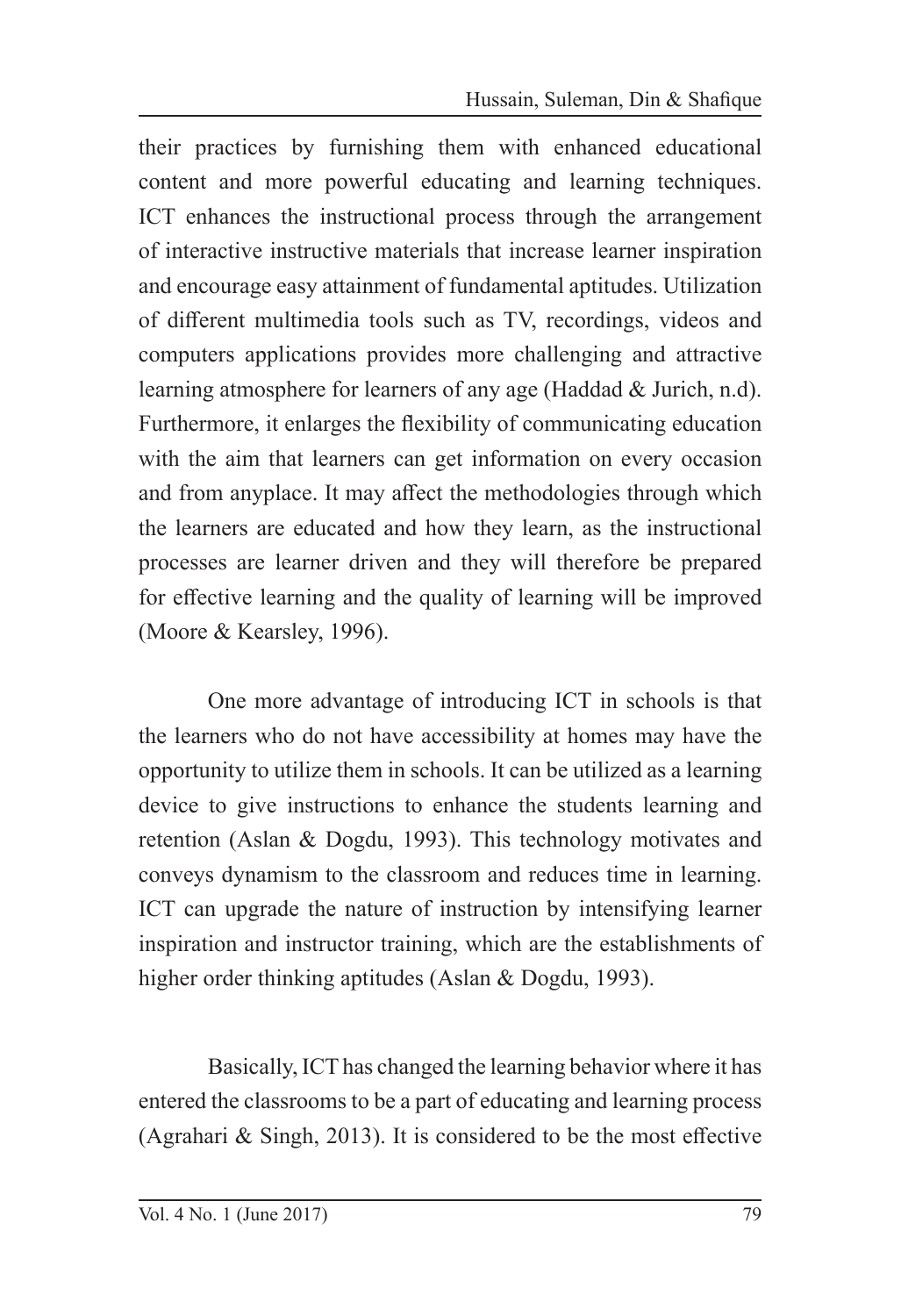medium of mass communication, which has altered the instructional process in many ways. Poulter and Basford (2003) state that ICT is an instructing device and its potential for enhancing the quality and principles of students' education is noteworthy. The ICT program is more viable than the conventional teaching approach in term of students' achievement scores.

## **Teaching through ICT**

For effective integration of ICT in instructional process, it can be inferred that the factors that teachers' attitudes, ICT competence, computer self-efficacy, professional development, teaching experience, education level, technical support, accessibility, leadership support, pressure to use technology, government policy regarding ICT education and technological characteristics positively affect teachers' and administrators' use of ICT in education (Ali, Haolader & Muhammad, 2013). Andoh (2012) conducted a study to review literature regarding factors influencing integration of ICT and found three levels of factors: (a) teacher-level, (b) school-level, and (c) system-level barriers**.** Teacher level hindrances comprise teachers' incompetency of ICT use, lack of teacher self-confidence, lack of teacher professional and pedagogical training and lack of differentiated training programs. School-level hindrances include lack of specially designed infrastructure for ICT use, old or ineffectively maintenance of equipment, absence of appropriate instructive programming and software; poor accessibility to ICT, poor project related understanding, and lack of ICT mainstreaming into school's policy. System level hindrances embrace unbending structure of conventional education systems, traditional appraisal, obstructive curricula and limited organizational structure. Knowing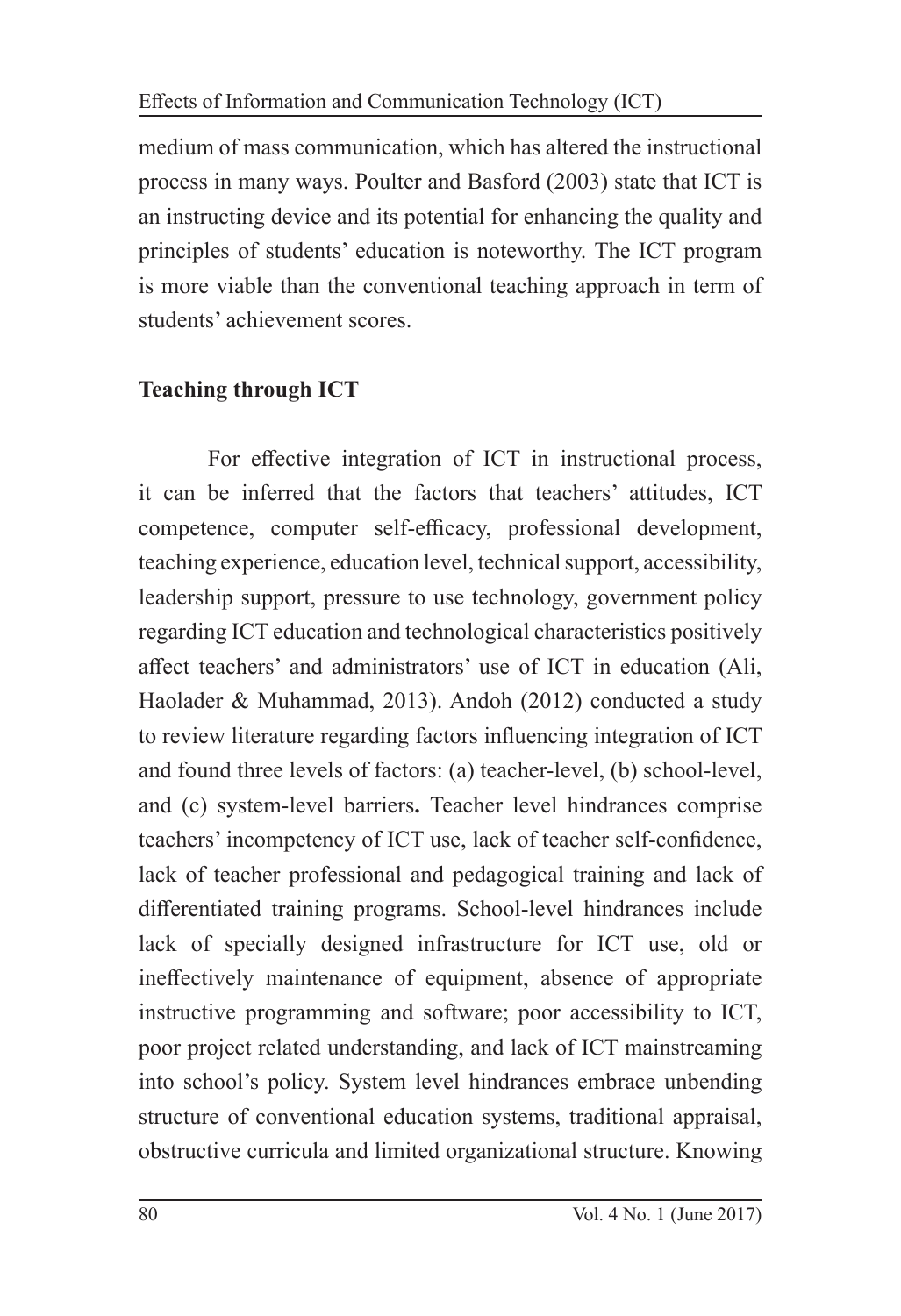the degree to which these hindrances influence people and organizations may help in deciding how to handle them (Andoh, 2012).

Safdar, Yousuf, Parveen and Behlol (2011) conducted an experimental study to identify the effectiveness of ICT in teaching mathematics at secondary level and they found that information and communication technology is very effective in teaching mathematics as compared to traditional teaching method. Ziden, Ismail, Spian, and Kumutha, (2011) carried out an experimental study and concluded that ICT has a positive affect on the academic accomplishment of students in science subjects. This study additionally endeavored to decide the distinctions of accomplishment between the female and male participants. The study found that male students showed better performance as compared to female students. Carrillo, Onofa and Ponce (2010) carried out an experimental study on information technology and students' achievement and they found that ICT has a positive effect on the achievement scores in mathematics test, but failed to increase achievement scores in language test. Badeleh and Sheela (2011) inferred that generally to study chemistry, component based achievement, retention of learning and comprehension, ICT was more successful than the laboratory training model of teaching. Avinash and Shailja (2013) discovered that the ICT program is more compelling and effective than the conventional teaching approach in terms of students' achievement scores in chemistry.

## **Problem of the study**

Keeping in view the benefits of ICT in education, the objectives of the study are to (a) investigate the effect of ICT on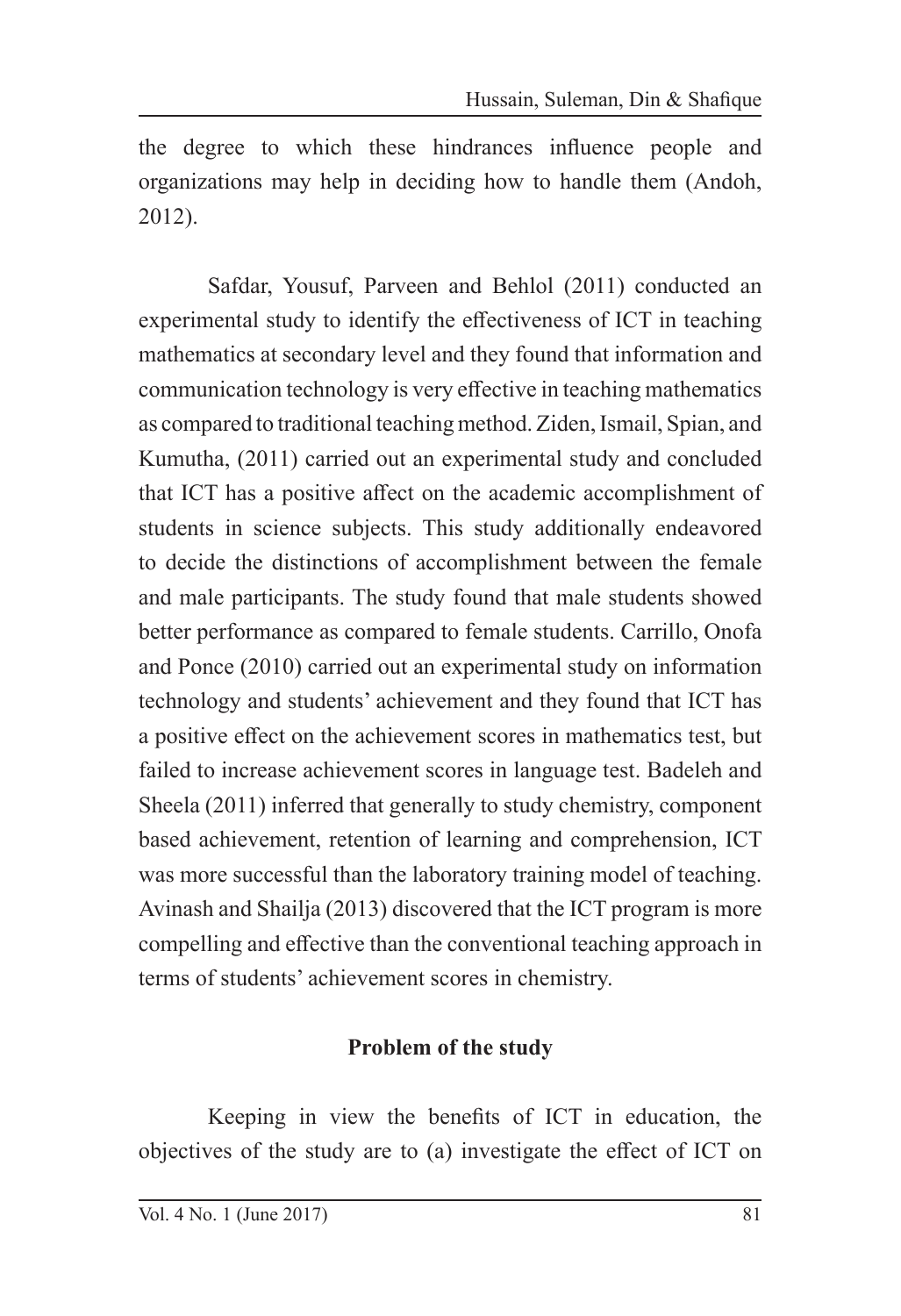students' academic achievement at secondary level in chemistry, (b) examine the effect of ICT on secondary school students' retention in chemistry. The following hypotheses were formed:

- $H_{\alpha}1$ : There is no significant variance in academic achievement of control and experimental groups on pretest.
- $H_{\alpha}2$ : There is no significant variance in the academic performance of students who were taught while using ICT and academic performance of students who were taught through conventional teaching method on post-test.
- $H_3$ : There is no significant variance in retention of students who were taught using ICT and the retention of students taught using conventional teaching method.

# **Methodology**

Pretest Posttest Equivalent Group Design was employed because of the experimental nature of the study. According to the research design, respondents were sorted into equivalent experimental and control groups based on the results of the pretest.

# **Sample**

Population for this study comprised all secondary school students studying in Kohsar Public School and College Latamber of Karak District, Khyber Pakhtunkhwa (Pakistan). This study was confined to four units of chemistry that is Fundamentals of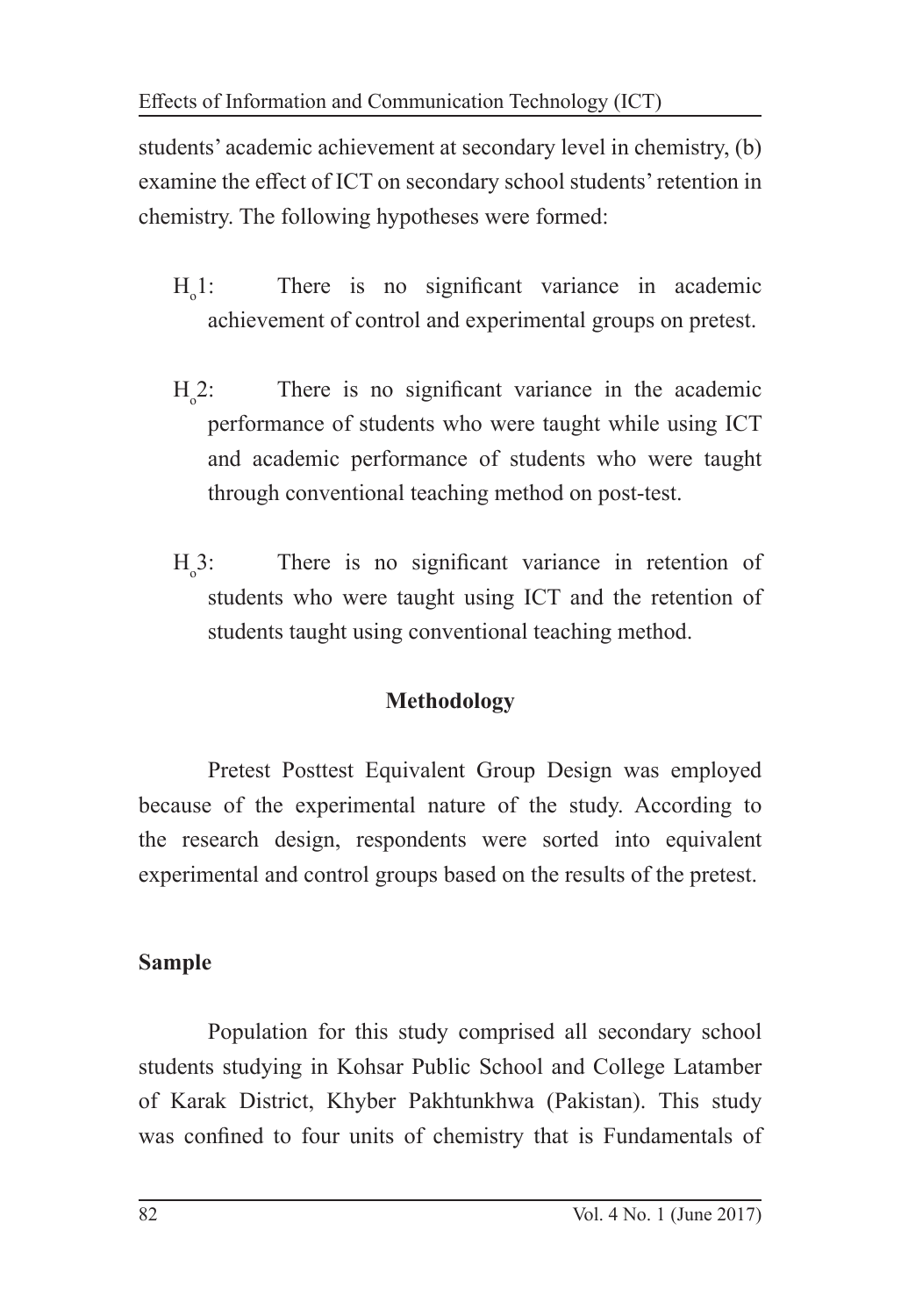Chemistry, Structure of Atoms; Structure of Molecules and Physical States of Matter. Fifty students of grade 9 were randomly selected as sample from the list on the record. Pretest comprised 50 MCQs to investigate the existing knowledge of the students before treatment. Sample students were grouped into two proportion ate and equivalent groups, that is, experimental and control groups having 25 students each.

## **Instrument**

The instrument was constructed to measure the pre-test and post-test student knowledge. Validity of the test was confirmed with the help of five experts in the relevant field (possessing doctorate degree). Reliability of the research tool was calculated by using Spearman-Brown Prophecy which was 0.82, and indicated that the research tool was reliable and within statistical limits.

# **Procedure**

In order to control extraneous variables, two chemistry teachers with same qualifications and experience were selected through formal permission of the principals of the concerned schools. Before conduction of experiment, the researchers arranged three meetings with the teachers to explain the purpose of the study and its procedure. Teachers of the control group were explained to use traditional teaching method only, while the teachers of the experimental group was told to use, computers, internet, skype, chemistry CDs and other software, emails for teaching. Likewise, students of experimental groups were given one-week training in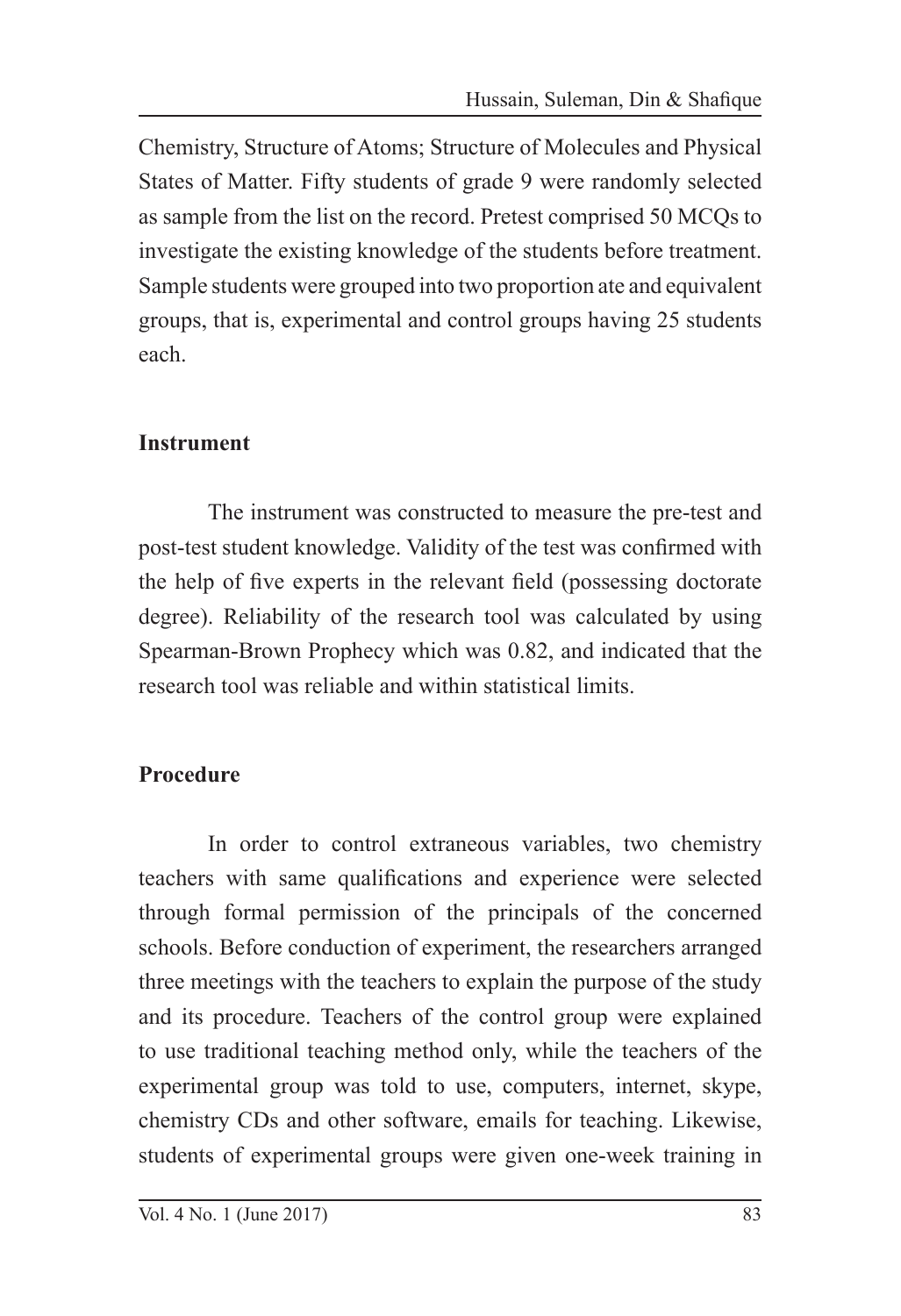using computer applications, composing assignments; browsing concerned websites, using internet and skype, using software, composing, sending, receiving and replying to emails. For each student of experimental group, email addresses were created and they were told to share their emails addresses with their teachers and class fellows. A post-test was conducted after seven days to the respondents of both groups.

#### **Results**

The main objective of the study was to investigate the effect of information and communication technology on the achievement of secondary school students in chemistry. This experimental study was conducted in Kohsar Public School & Collage, Latamber, Karak. Rawdata were sorted out, arranged and analyzed on the basis of descriptive and inferential statistics.

Ho 1: There is no significant variance in academic achievement of control and experimental groups on pretest.

## **Table 1**

*Difference between the achievement scores of experimental and control groups on pretest* 

| Groups                       | N |           |      |                                         | Mean St. Dev. SE Mean Diff t-value p-value |          |       |
|------------------------------|---|-----------|------|-----------------------------------------|--------------------------------------------|----------|-------|
| Control                      |   | 25 68.24  | 3.58 |                                         | $-0.38$                                    | $-0.389$ | 0.699 |
| <b>Experimental</b> 25 68.62 |   |           | 3.32 | 0.98                                    |                                            |          |       |
| Insignificant                |   | $df = 48$ |      | tabulated value of t at $0.05 = 2.0106$ |                                            |          |       |

Based on inferential statistics, Table 1 indicates that the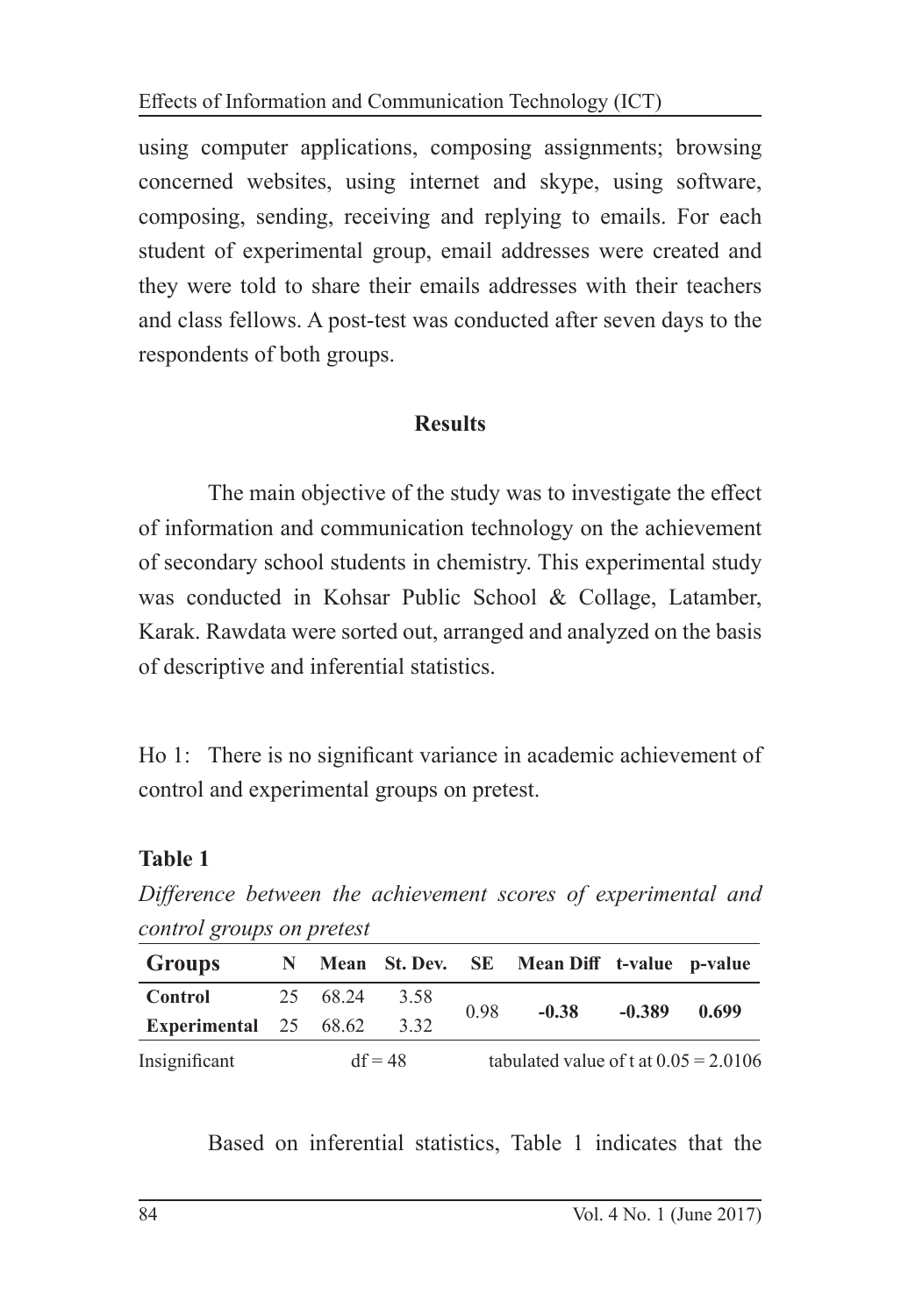value of  $t_{\text{cca}}$  of independent sample t-test was calculated to be -0.389, which is insignificant ( $p$  $>$ 0.05) in the light of the fact that it is less than tabulated of t<sub>(tab)</sub> at  $\alpha$ =0.05. Thus, null hypothesis 1cannot be rejected. The results of descriptive and inferential statistics evidently reveal that there is no substantial dissimilarity between achievement of control (*mean=68.24, SD=3.58*) and experimental (*mean=68.62, SD=3.32*) groups on pre-test.

Ho 2: There is no significant variance in the academic performance of students who were taught while using ICT and academic performance of students, who were taught through conventional teaching method on posttest.

## **Table 2**

*Difference between the achievement scores of experimental and control groups on posttest* 

| Groups                | n |           |      |                                      | Mean St. Dev. SE Mean Diff t-value p-value |  |       |
|-----------------------|---|-----------|------|--------------------------------------|--------------------------------------------|--|-------|
| Control               |   | 25 72.36  | 3.49 | 0.97                                 | $-15.93 - 16.394$                          |  | 0.000 |
| Experimental 25 88.29 |   |           | 3.38 |                                      |                                            |  |       |
| * Significant         |   | $df = 48$ |      | t'stabulate value at $0.05 = 2.0106$ |                                            |  |       |

Table 2 indicates that the value  $t_{\text{c}al}$  of independent samples t-test is 16.394, which is significant ( $p$ <0.05) based on the fact that it is larger than tabulated of t<sub>(tab)</sub> at  $\alpha$ =0.05. Thus, null hypothesis 2 can be rejected. Descriptive and inferential statistics explicitly displayed, that there is a substantial dissimilarity between the achievement of control *(mean=72.36, SD=3.49)* and experimental *(mean=88.29, SD=3.38)* groups on post-test. The students of experimental group performed very well when contrasted with the students of control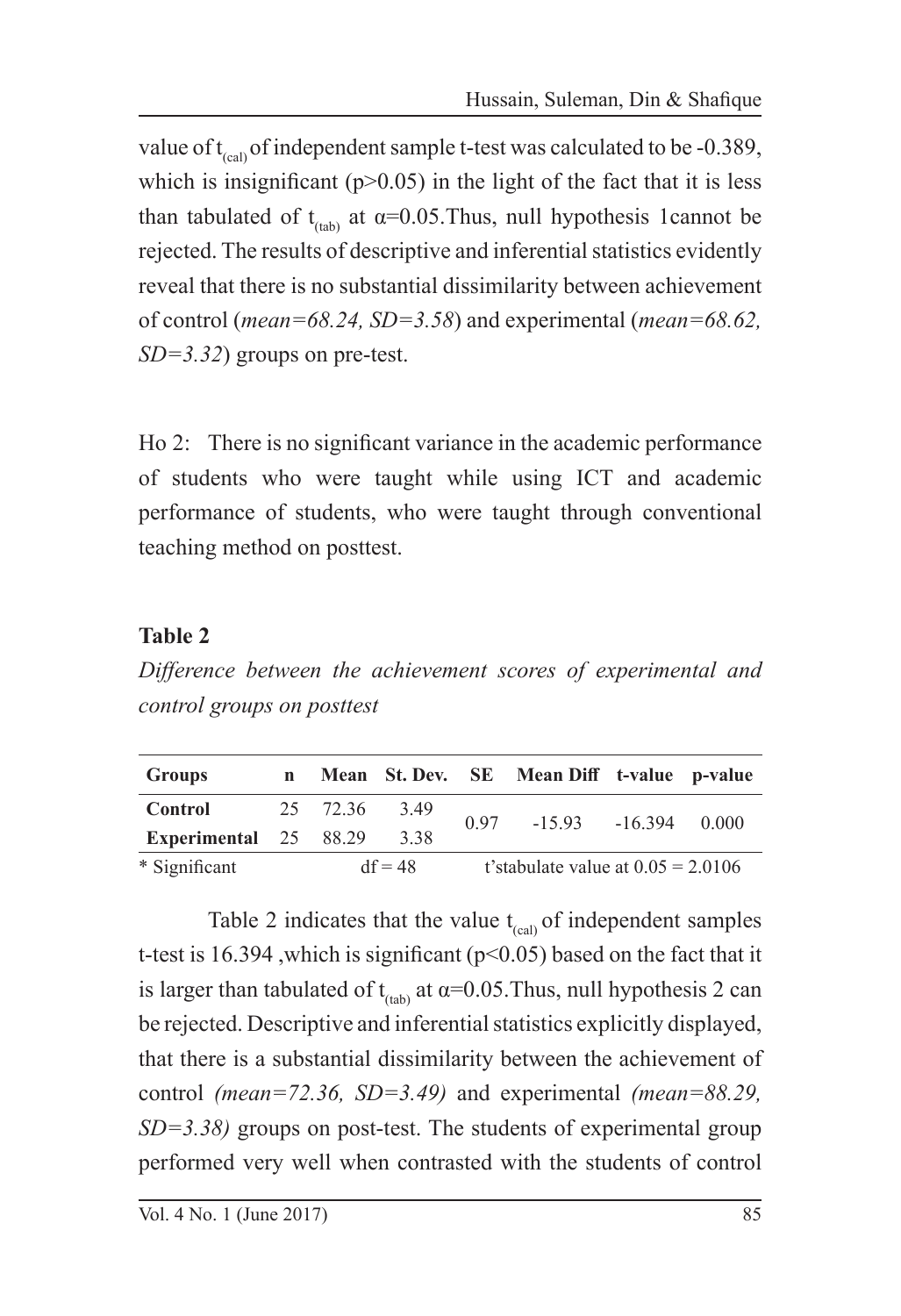group.

Ho 3: There is no significant variance in retention of students who were taught using ICT and the retention of students taught using conventional teaching method.

## **Table 3**

*Difference between the achievement scores of experimental and control groups on retention test* 

| <b>Groups</b>           | $\mathbf n$ |          |      |                                    | Mean St. Dev. SE Mean Diff t-value p-value |  |       |
|-------------------------|-------------|----------|------|------------------------------------|--------------------------------------------|--|-------|
| Control                 |             | 25 69.32 | 3.52 | 0.99                               | $-17.60 -17.829$                           |  | 0.000 |
| Experimental 25 86.92   |             |          | 3.46 |                                    |                                            |  |       |
| * Significant $df = 48$ |             |          |      | t's table value at $0.05 = 2.0106$ |                                            |  |       |

Inferential statistics show that the value of  $t_{\text{Can}}$  is -17.829, which is significant ( $p<0.05$ ) based on the fact that it is larger than tabulated of t<sub>(tab)</sub> at  $\alpha$ =0.05. Hence, the null hypothesis 3 can be rejected. Descriptive and inferential statistics clearly show, that there is a substantial difference between the performance of control *(mean=69.32, SD=3.52)* and experimental *(mean=86.92,SD=3.46)* groups on the retention test. Experimental group performed better than control group on retention test.

## **Discussion**

In the past two decades, pedagogical approach to deal with learning has been evolving. This is because of the technological advancements and its integration in educational process, which has produced positive outcomes in some advanced societies. The purpose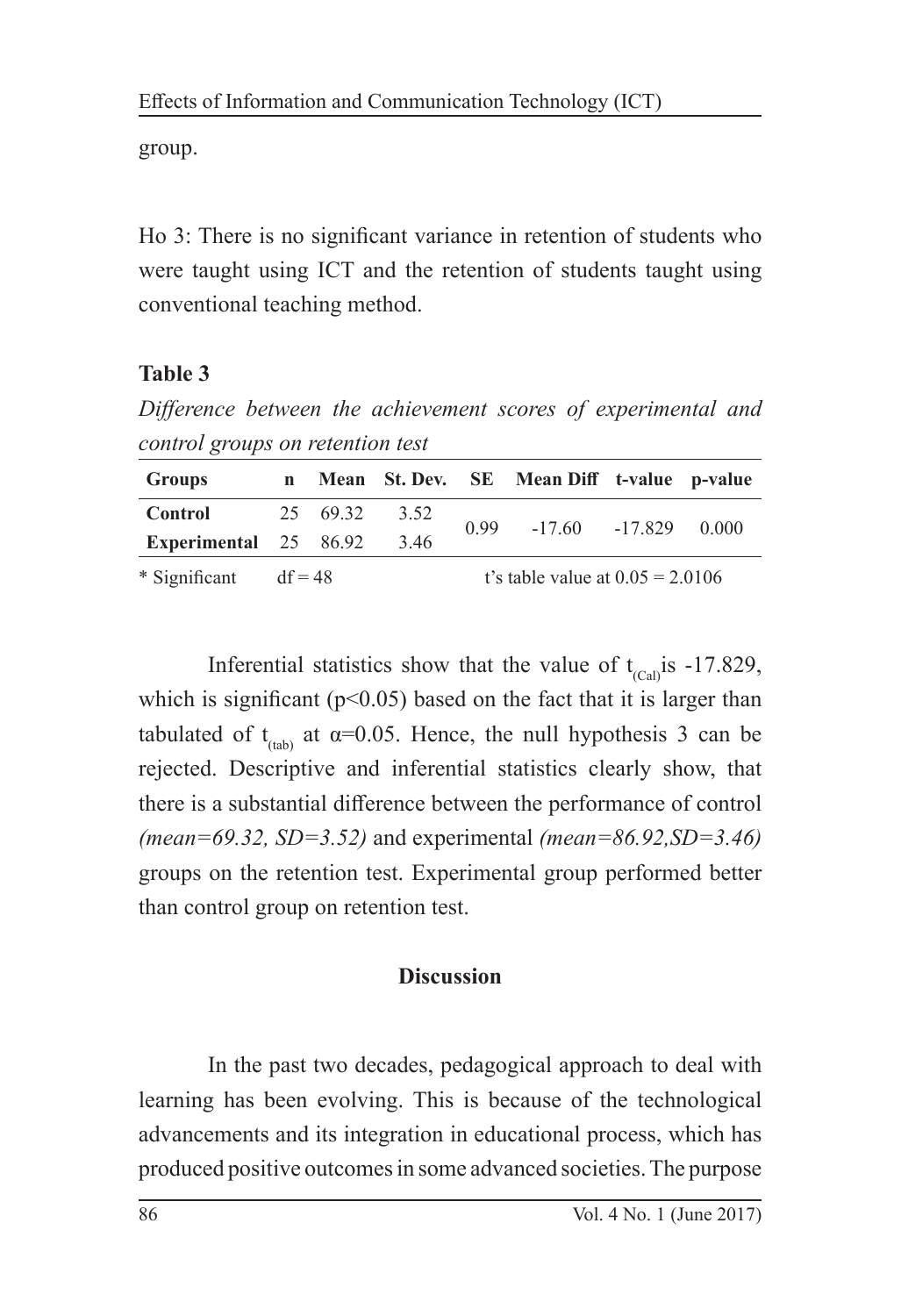of the research paper was to explore the effects of ICT on students' academic attainment and retention in the subject of chemistry at the secondary level.

As far as students' performance on pretest is concerned, it was inferred that the performance of both groups was same before experimental treatment. Regarding effects of ICT on students' academic achievement, ICT was found more effective on students' academic achievement as compared to traditional teaching method on post-test. The results are consistent with Agrahari and Singh (2013) who found that ICT has a positive effect on student achievement scores in chemistry at secondary level. Similarly, Ziden, Ismail, Spian and Kumutha (2011) found that the application of ICT in teaching and learning increased the students' achievement in science subjects. Likewise, Safdar, Yousuf, Parveen and Behlol (2011) concluded that ICT has a positive effect on students' achievement scores. Similarly, Okoro and Ekpo (2016) concluded that students performed well who were taught through ICT as compared to those who were taught via conventional instructional strategy. Utilizing ICT in the study urges the participants to process data better and along these lines upgrade the comprehension and enhance their memory (Hull 1995; Gayeski, 1993). Avinash and Shailja (2013) found that the ICT program is more compelling and effective than the conventional teaching approach in terms of students' achievement scores in chemistry. This contradicts with the findings of Cener, Acun and Demirhan (2015) who concluded that ICT does not have an effect on students' achievement scores. Likewise, Mbaeze, Ukwandu and Anudu (2010) found that there was no significant relationship between ICT and students' academic performance.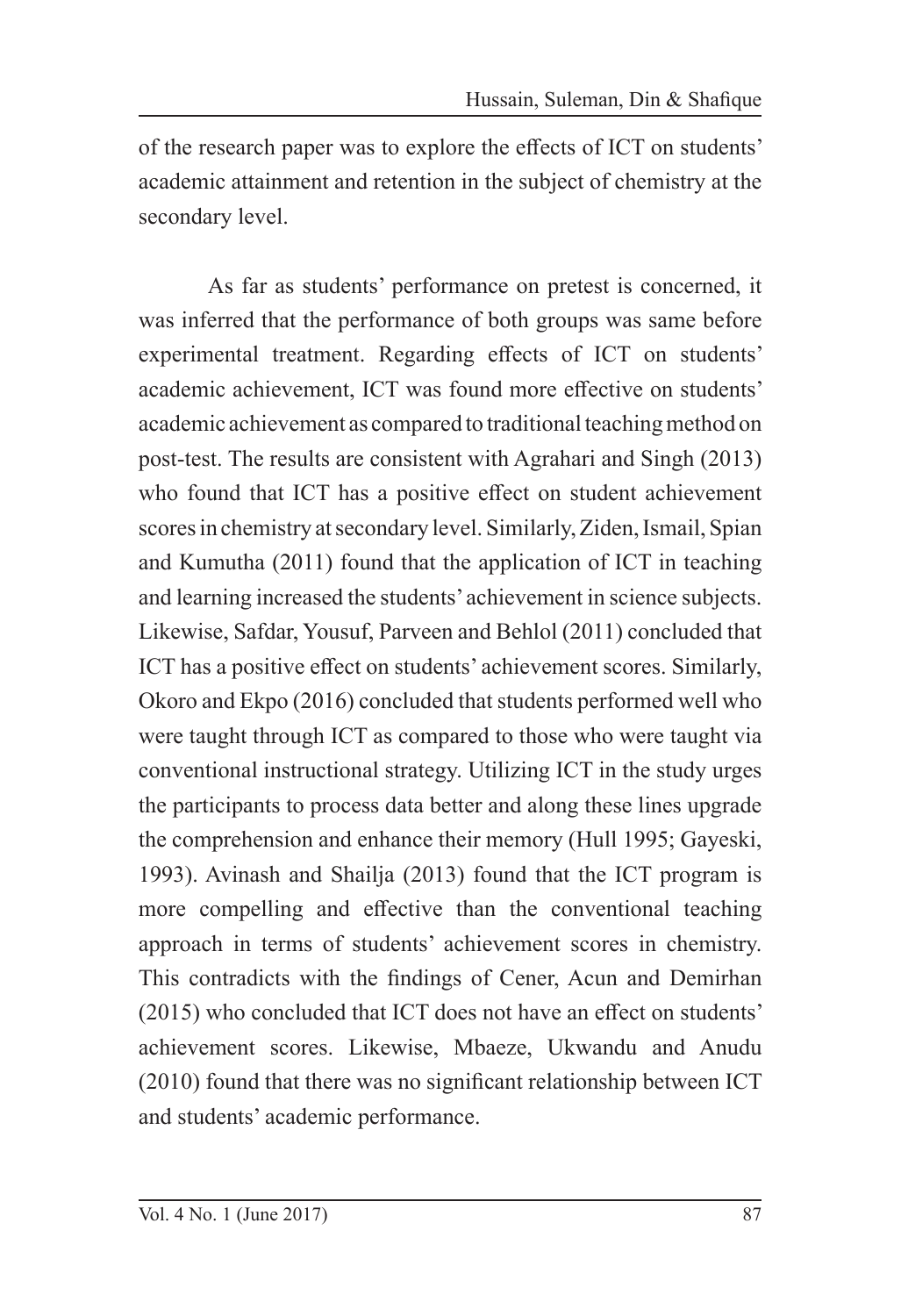Effects of Information and Communication Technology (ICT)

Investigating the effects of ICT on students' retention, the findings reveal that ICT was found more effective on students' retention as compared to traditional teaching methods. The results are consistent with the findings of Oginni and Popoola (2013) who found that by using information and communication technology, students' retention scores were better when contrasted with those who were instructed via conventional methods. The students of experimental group retained better than those of control group. Thus, this research affirms the results of the aforementioned researches that claim that students learn and retain better when they are taught through ICT.

#### **Conclusion and recommendations**

The rapid development in ICT has brought revolution in the twenty-first century and has influenced the needs of advanced societies. ICT is becoming progressively significant in education as well as in our everyday lives. The findings revealed that ICT positively affects students' academic accomplishment and retention in the subject of chemistry. The media was found more compelling, effective, rewarding and valuable in teaching of chemistry at secondary level; therefore, it is suggested that teachers should employ ICT in teaching of chemistry. ICT and other teachers should be taken on board in all schools on priority basis and should be given special training. It is strongly recommended that the infrastructure of the schools should be designed in such a way that ICT could be used successfully.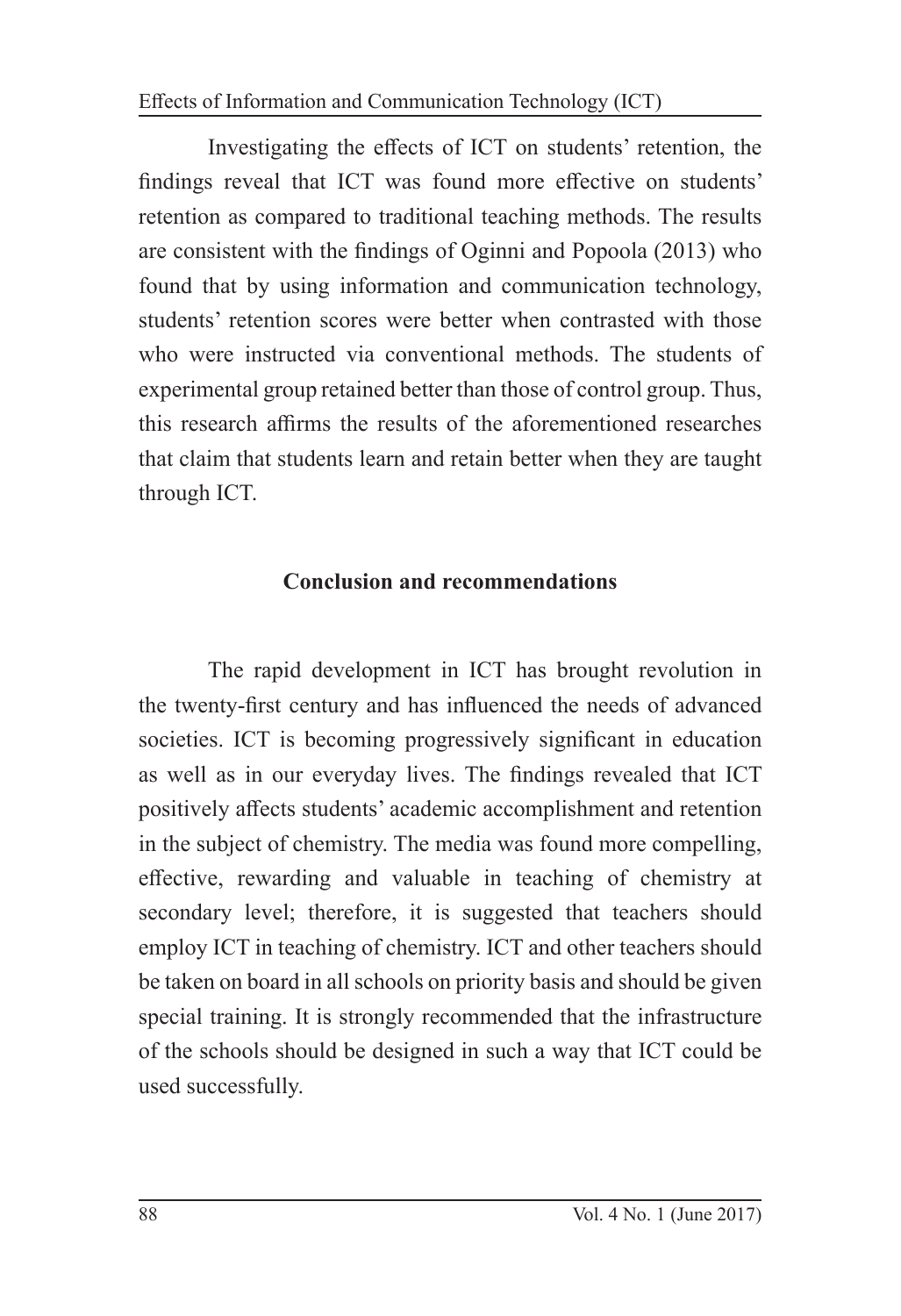#### **References**

- Agrahari, A., & Singh, S. (2013). The impact of Information and Communication Technology (ICT) on achievement of students in chemistry at secondary level of CBSE and UP Board in India. *International Journal of Science and Research*, *2*(8), 126-129.
- Alexander, J. O. (1999). Collaborative design, constructivist learning, information technology immersion and electronic communities: A case study. *Interpersonal Computing and Technology*: *An Electronic Journal for the 21st Century*, *7*, 1–2.
- Ali, G. Haolader, F. A., & Muhammad, K. (2013). The role of ICT to make teaching-learning effective in higher institutions of learning in Uganda. *International Journal of Innovative Research in Science, Engineering and Technology, 2*(8), 61-73
- Andoh, C. B. (2012). Factors influencing teachers' adoption and integration of information and communication technology into teaching: A review of the literature. *International Journal of Education and Development using Information and Communication Technology, 8*(1), 136-155.
- Ashley, W. (2016). *10 reasons today's students need technology in the classroom*. Retrieved from http//www.Seccuredgement works. Com/ /10 Reasons Today's –students-Need-T
- Aslan, Z., & Dogdu, S. (1993). *Educational technology applications and educational instruments*. Ankara: Tekisik Ofset.
- Avinash, A., & Shailja, S. (2013). The impact of ICT on achievement of students in chemistry at secondary level of CBSE and up board in India*. International Journal of Science and Research, 2*(8), 126- 129.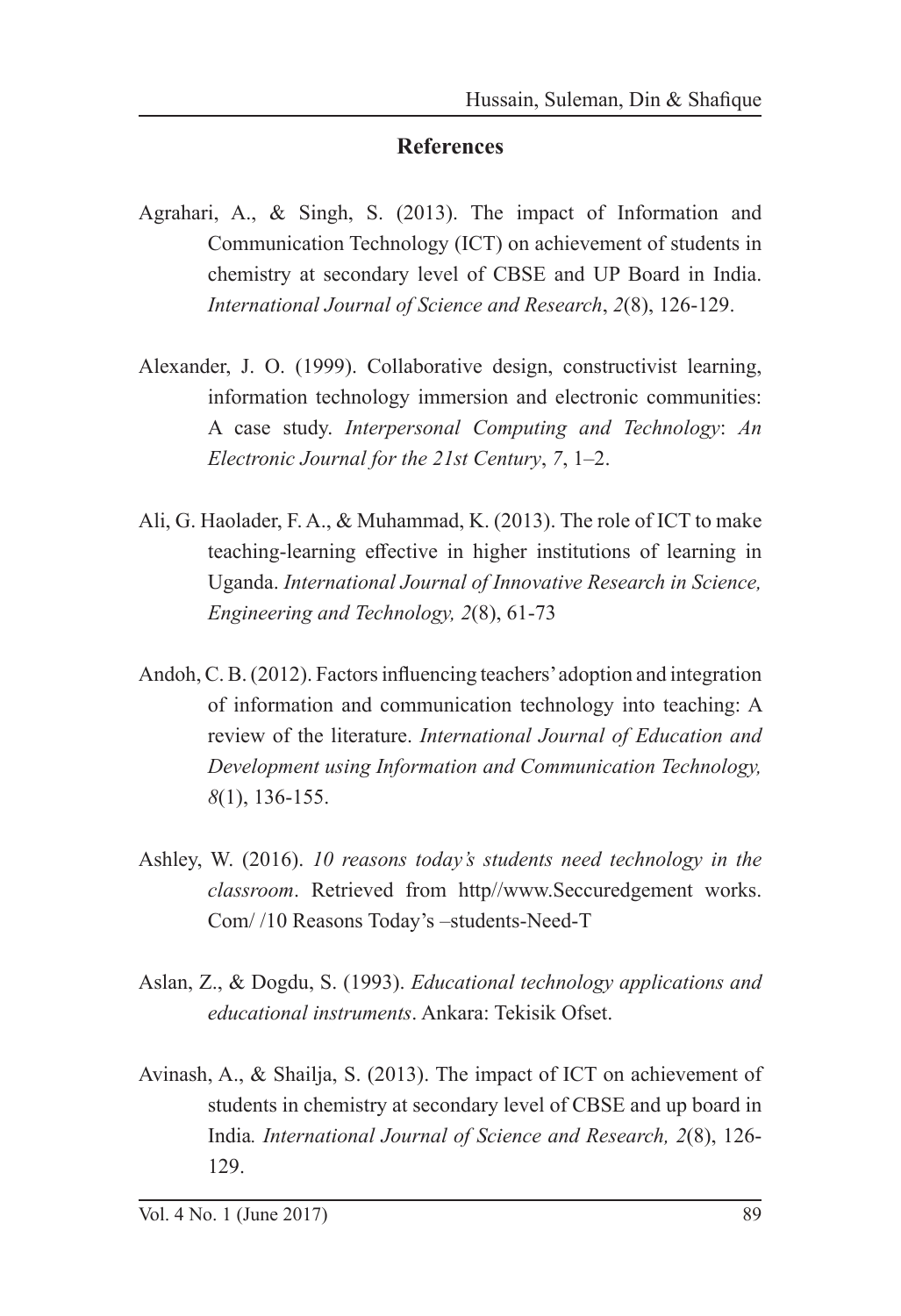- Badeleh, A. & Sheela, G. (2011). Effects of information and communication technology based approach and laboratory training model of teaching on achievement and retention in chemistry. *Contemporary Educational Technology*, *2*(3), 213-237.
- Carrillo, P., Onofa, M.,& Ponce, J. (2010). *Information technology and students achievement: Evidence from a randomized experiment in Ecuador*. Inter-American Development Bank: Department of Research and Chief Economist. IDB Working Paper Series No. IDB-WP-223
- Cener, E., Acun, I., & Demirhan, G. (2015). The impact of ICT on pupils' achievement and attitudes in social studies. *Journal of Social Studies Education Research, 6*(1), 190-207.
- Cotton, K. (2001). *Computer assisted instruction. North-west regional educational laboratory*. Retrieved fromhttp://www.nwrel.org/ scpd/sirs/5/cu10.html
- Davis, N.E., & Tearle, P. (Eds.) (1999). *A core curriculum for telematics in teacher training*. Retrieved from*www.ex.ac.uk/telematics.T3/ corecurr/tteach98.html*
- Evey, C. K., Emmanuel, O. O., Joseph, A., Denis, U.,& Asinde, F. A. (2010). The need for ICT in secondary schools' curriculum in Nigeria. *Nigerian Journal of Teacher Education and Teaching, 8*(2), 183- 192.
- Gayeski, D. M. (1993). *Multimedia for learning: Development, application, evaluation*. New Jersey: Education Technology Publications.
- Haddad, W., & Jurich S. (n.d). *ICT for education: Potential and potency in technologies for education: Potentials, parameters, and*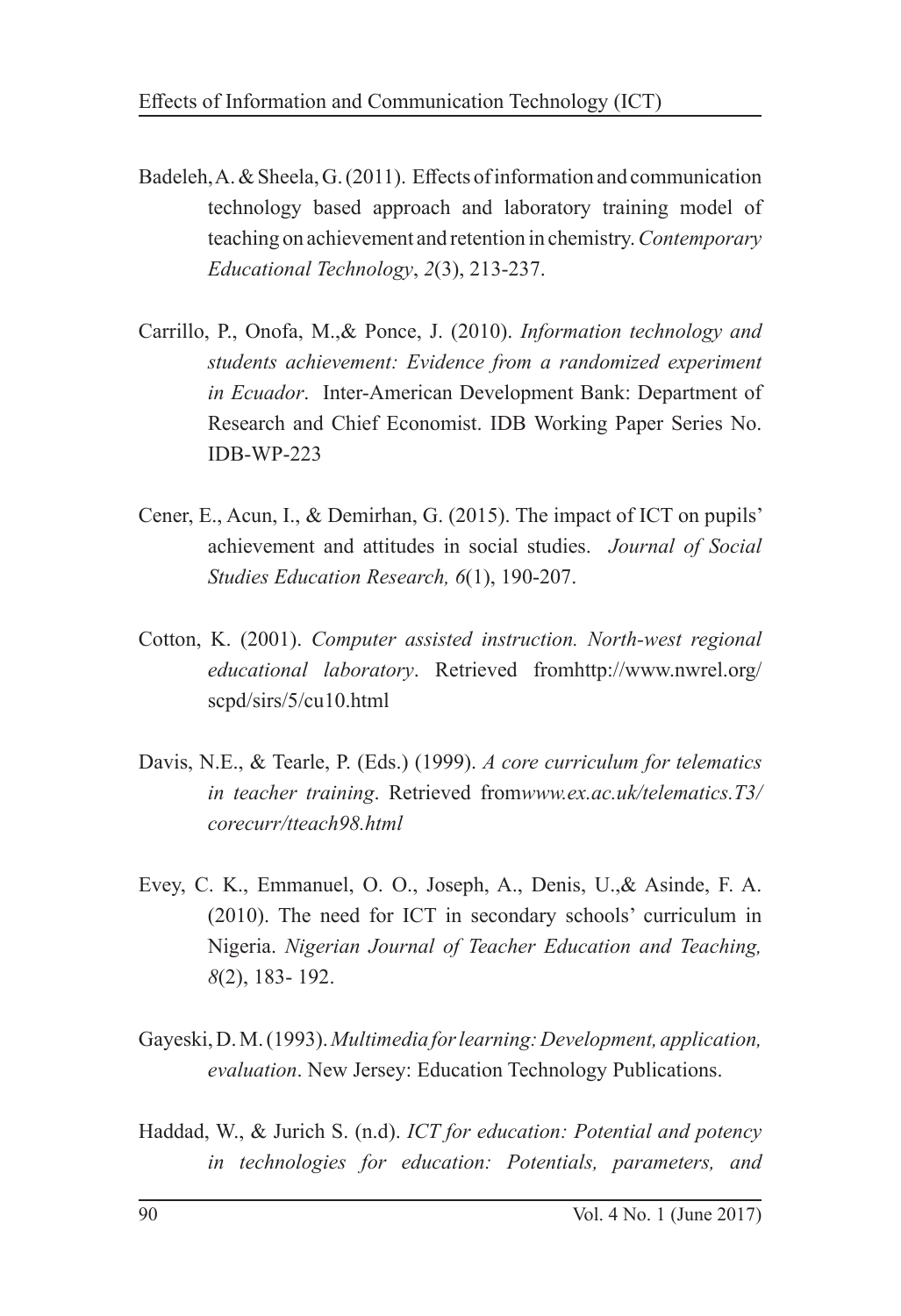*prospects*(pp. 28-40). W. Haddad & A. Drexler (Eds).Washington, D.C.: Academy for Educational Development.

- Hull, D. 1995. *The revolution that's changing education: Who are you calling stupid?* Texas: CORD.
- *James, M. (2011). Cloud network architecture and ICT Modern network architecture.* Retrieved from http://itknowledgeexchange. techtarget.com/modern-network-architecture/cloud-networkarchitecture-and-ict/
- Mbaeze, I. C., Ukwandu, E., & Anudu, C. (2010). The influence of information and communication technologies on students' academic performance. *Journal of Information Technology Impact, 10*(3), 129-136. Available from https://www.researchgate. net/publication/272179181 The Influence of Information and Communication Technologies on Students' Academic Performance
- Moore, M., & Kearsley, G. (1996). *Distance education: A systems view*. Belmont: Wadsworth.
- Oginni, O. I., & Popoola, A. A. (2013). *Effects of mathematics innovation and technology on students' academic performance in Open and Distance Learning (ODL).* Retrievedfrom*oasis.col.org/.../2013\_ Oginni%26Popoola\_Effects Mathematics.pdf*
- Okoro, C. O., & Ekpo, E. E. (2016). Effects of Information and Communication Technology (ICT) application on academic achievement of students in Christian religious studies in Cross River State. *International Journal of Interdisciplinary Research Method*, *3*(2),14-24.

Poulter, T., & Basford, J. (2003). *Using ICT in foundation stage teaching.*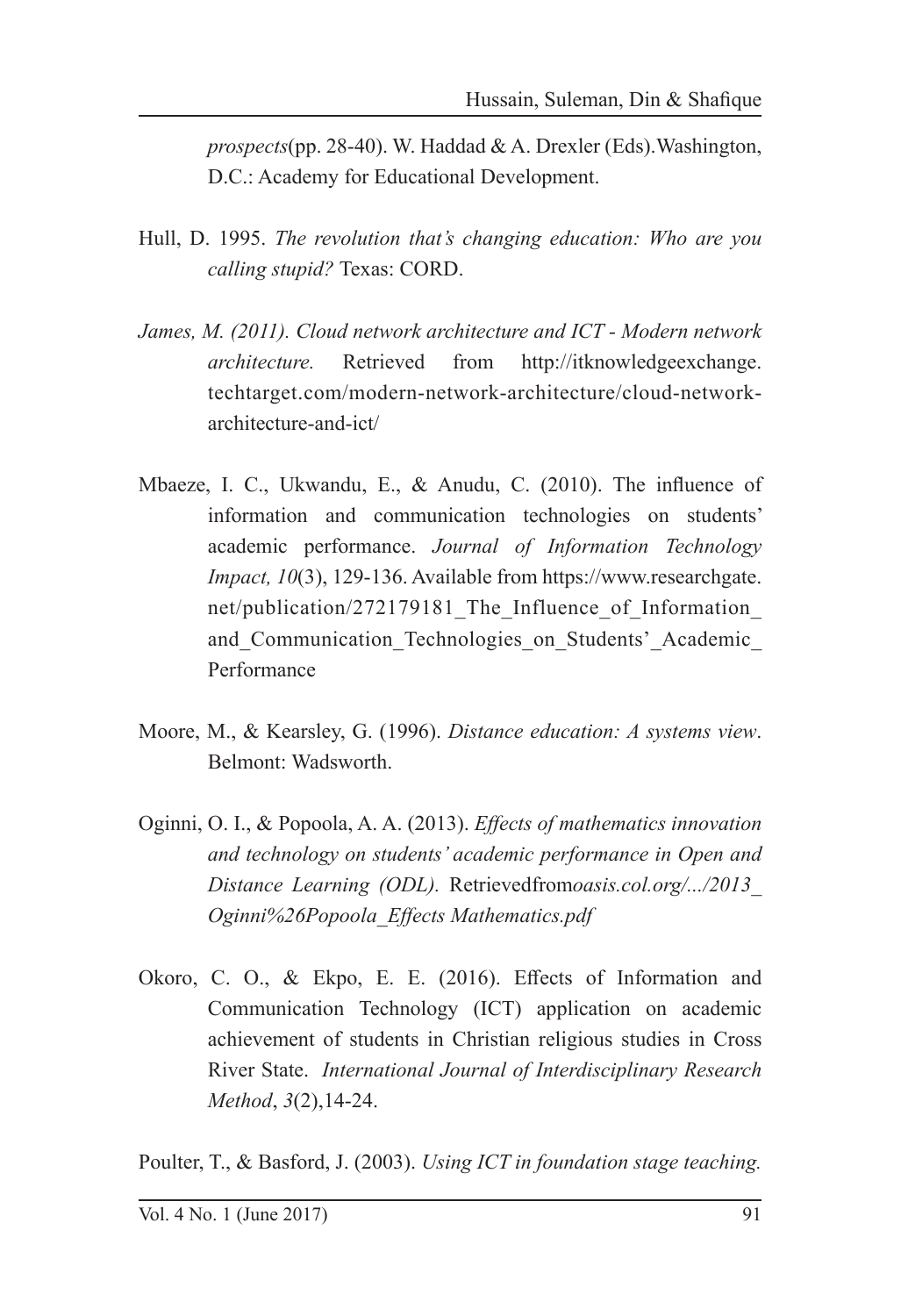Glasgow: Bell and Bain.

- Reyes, V., & Tan, D. (2013).Can ICT improve education outcomes? An experimental study in a Singapore primary school. *PLS Working Papers Series*, *5*, 1-19
- Safdar, A., Yousuf, M. I., Parveen, Q.,& Behlol, M. G. (2011). Effectiveness of Information and Communication Technology (ICT) in teaching mathematics at secondary level. *International Journal of Academic Research*, *3*(5), 67-72
- Salehi, H., & Salehi Z. (2012). Integration of ICT in language teaching: Challenges and barriers. 3rd International Conference on e-Education, e-Business, e-Management and e-Learning IPEDR Vol.27 IACSIT Press, Singapore. Retrieved from http://www. ipedr.com/vol27/40-IC4E%202012-F10037.pdf
- Sharma, R. (2003). Barriers in using technology for education in developing countries.*Computers & Education, 41*(1), 49-63.
- Singh, R. (2013). ICT usage among distance learners and their academic performance: A Multidisciplinary Study.*International Journal of Enhanced Research in Educational Development*, *1*(7), 7-12.
- Tinio, V. L. (2003). *ICT in education*. New York: UNDP-APDIP.
- UNESCO (2002). *Information and communication technology in education: a curriculum guide for schools and programs of teacher development*. Division of Higher Education. Retrieved fromhttp:// unesdoc.unesco.org/images/0012/001295/129538e.pdf.
- UNESCO (2002a). *Information and communication technologies in teacher education: A planning guide.* Paris: Division of Higher Education.